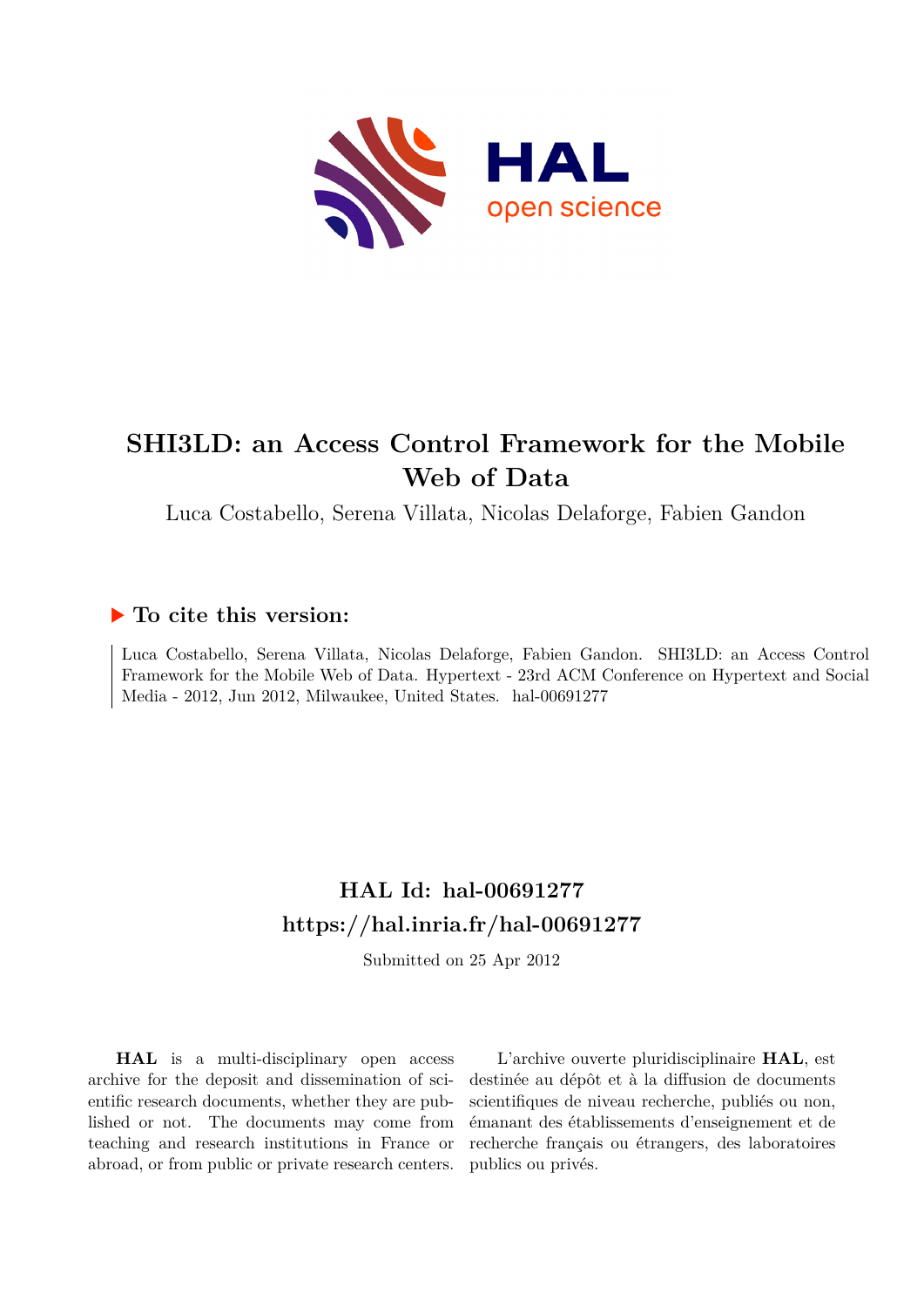### **SHI3LD: an Access Control Framework for the Mobile Web of Data**

Luca Costabello, Serena Villata; Nicolas Delaforge, Fabien Gandon INRIA Sophia Antipolis France firstname.lastname@inria.fr

#### ABSTRACT

We present Shi3ld, a context-aware access control framework for consuming the Web of Data from mobile devices.

#### Categories and Subject Descriptors

H.3.5 [Information Storage and Retrieval]: Online Information Services

#### 1. INTRODUCTION

The Web is evolving from an information space for sharing textual documents into a medium for publishing structured data. Recent developments in the Semantic Web field leverage on the RDF uniform data model and on URIs to merge and identify structured data of heterogeneous nature. The Linked  $Data<sup>1</sup>$  initiative aims at fostering the publication and interlink of data on the Web, giving birth to the *Web of Data*, an interconnected global dataspace where data providers publish their content publicly [6].

In this paper we describe  $\overline{\text{Shild}}^2$ , an access control framework for querying RDF datastores in mobile environments. The open nature of current Web of Data information and the consumption of web resources from mobile devices may give providers the impression that their content is not safe, thus preventing further publication of datasets, at the expense of the growth of the Web of Data itself. Access control is therefore necessary, and mobile context must be part of the access control evaluation. For a comparison with the related work [1, 5, 7, 8], see [3].

We protect RDF stores by changing the semantics of incoming SPARQL queries, whose scope is restricted to triples included in accessible Named Graphs only [2]. We determine the list of accessible graphs by evaluating pre-defined access policies against the actual mobile context of the requester. Beyond the support for context in control enforcement, our proposal has the advantage of being a pluggable filter for generic SPARQL endpoints, with no need to modify the endpoint itself. We adopt exclusively Semantic Web languages and reuse existing proposals, thus we do not add new policy definition languages, parsers nor validation procedures. We

2 http://wimmics.inria.fr/projects/shi3ld

Copyright is held by the author/owner(s). *HT'12,* June 25–28, 2012, Milwaukee, Wisconsin, USA. ACM 978-1-4503-1335-3/12/06.

provide protection up to triple level. Our work does not provide yet another context ontology: our model includes base classes and properties only, as we delegate refinements and extensions to domain specialists, in the light of the Web of Data philosophy. For the time being, our framework assumes the trustworthiness of the information sent by the mobile consumer, including data describing context (e.g. location, device features, etc). We do not provide any privacy-preserving mechanism yet, although we are aware that sensible data such as current location must be handled appropriately.

#### 2. THE FRAMEWORK

The access control model is built over the notion of Named Graph [2], thus supporting fine-grained access control policies, including the triple level. We rely on named graphs to avoid depending on documents (one document can serialize several named graphs, one named graph can be split over several documents, and not all graphs come from documents. The model is grounded on two ontologies: S4AC deals with core access control concepts and PRISSMA focuses on the mobile context. The main component of the S4AC model is the Access Policy which defines the constraints that must be satisfied to access a given named graph or a set of named graphs. If the Access Policy is *satisfied* the data consumer is allowed to access the data. Otherwise, access is denied. The constraints specified by the Access Policies concern the data consumer, the device, the environment, or any given combination of these dimensions. We express Access Conditions as SPARQL ASK queries. Each Access Policy is associated to an Access Evaluation Context, an explicit link between the policy and the actual context data used to evaluate the Access Policy. The Shi3ld framework adopts PRISSMA which provides classes and properties to model core mobile context concepts, but is not meant to deliver yet another mobile contextual model: instead, well-known Web of Data vocabularies and recent W3C recommendations are reused. We agree on the widelyaccepted proposal by Dey [4] and, more specifically, on the work by Fonseca et al.<sup>3</sup>. The mobile context is seen as an encompassing term, an information space defined as the sum of three different dimensions: the mobile *User* model, the *Device* features and the *Environment* in which the action is performed.

An example of Access Policy associated to a Read privilege is shown in Figure 1a. The policy protects the named graph :alice\_data and allows the access to the named graph only

<sup>∗</sup>Acknowledge support of the DataLift Project ANR-10- CORD-09 founded by the French National Research Agency. 1 http://linkeddata.org

<sup>3</sup> http://bit.ly/XGR-mbui